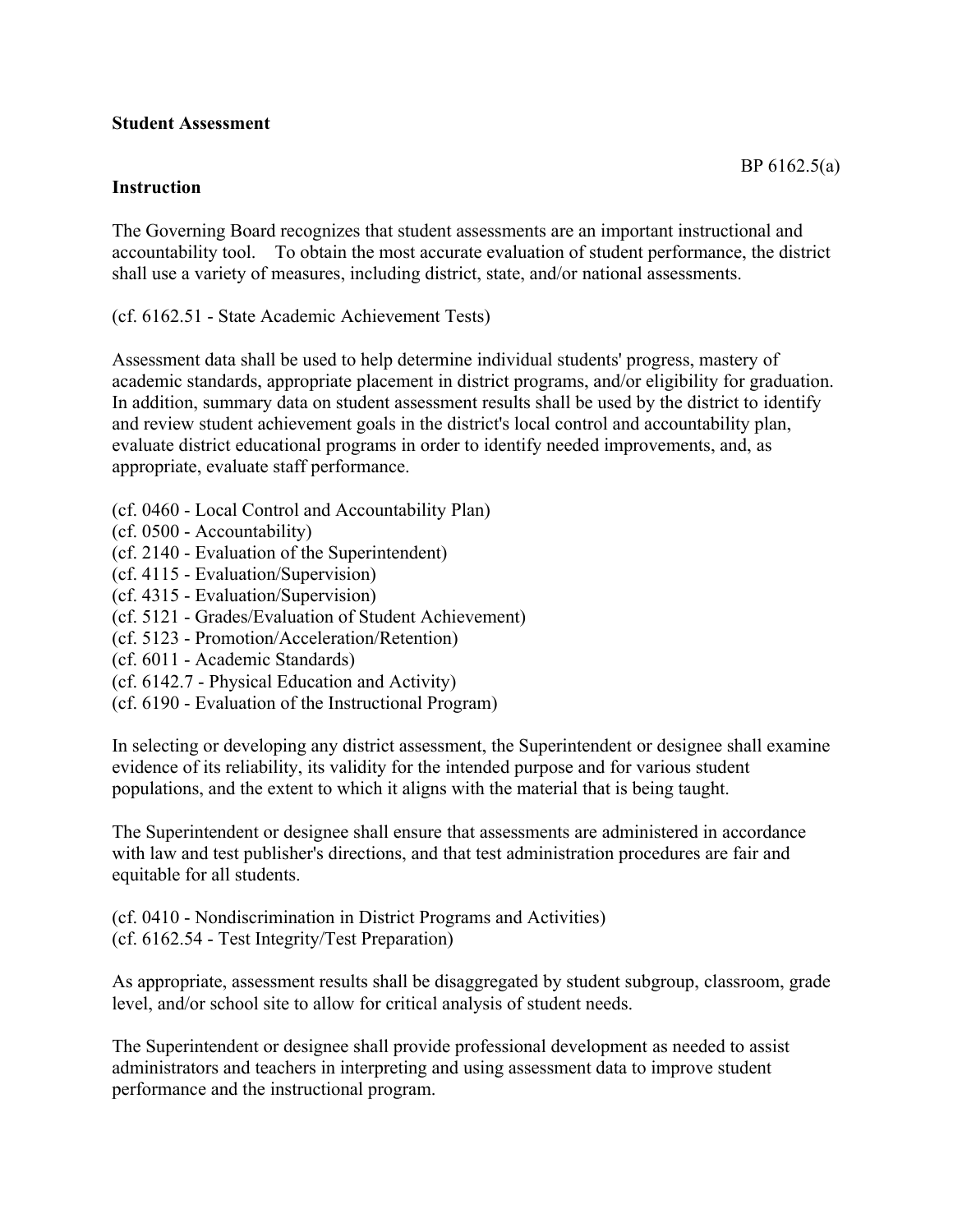(cf. 4131 - Staff Development) (cf. 4331 - Staff Development)

When districtwide and school-level results of student assessments are published by the state, the Superintendent or designee may provide supplementary information to assist parents/guardians and the community in understanding test results.

(cf. 0510 - School Accountability Report Card)

## **Interim and Formative Assessments**

State interim and formative assessments may be used in combination with other sources of information to gain timely feedback about student progress in an effort to continually adjust instruction to improve learning. Results from interim and formative assessments shall not be used for any high-stakes purpose, including, but not limited to, teacher or other school staff evaluation, accountability, student grade promotion or retention, graduation, course or class placement, identification for gifted or talented education, reclassification of English learners, or identification as an individual with exceptional needs. (Education Code 60642.6, 60642.7)

(cf. 5123 - Promotion/Acceleration/Retention)

- (cf. 6146.1 High School Graduation Requirements)
- (cf. 6152 Class Assignment)
- (cf. 6164.4 Identification and Evaluation of Individuals for Special Education)
- (cf. 6172 Gifted and Talented Student Program)
- (cf. 6174 Education for English Learners)

The Superintendent or designee shall ensure that teachers who administer interim and formative assessments have access to all functions and information designed for teacher use related to such assessments and student performance on the assessments. (Education Code 60642.6)

## **Individual Record of Accomplishment**

The Superintendent or designee shall ensure that each student, by the end of grade 12, has an individual record of accomplishment that includes the following: (Education Code 60607)

1. The results of the state achievement tests required and administered as part of the California Assessment of Student Performance and Progress, or any predecessor assessments, pursuant to Education Code 60640-60649

2. The results of any end-of-course examinations taken

3. The results of any vocational education certification examinations taken

(cf. 6178 - Career Technical Education)